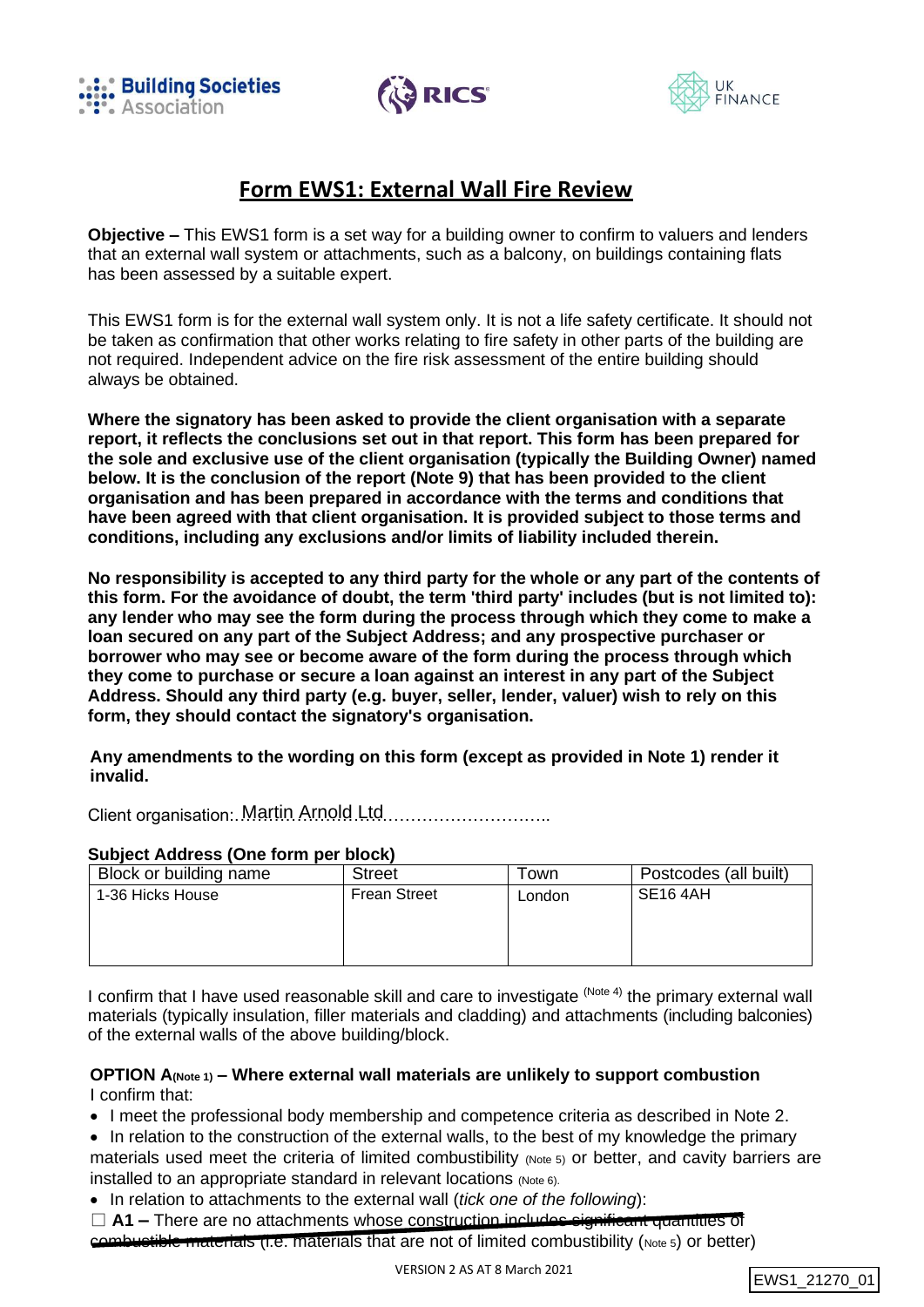





 $\Box$  A2 – There is an appropriate risk assessment of the attachments confirming that no remedial works are required.

 $\Box$  A3 – Where neither of the above two options apply, there may be potential costs of Foreculat Works to attachments (Note 7).

#### OPTION B<sup>(Note 1)</sup> - Where combustible materials are present in external wall I confirm that:

• I meet the professional body membership and competence criteria as described in Note 3.

. I have used the reasonable skill and care that would be expected of the relevant professional advisor to assess the level of fire risk (Note 8) presented by the external wall construction and attachments (tick one of the following).

 $\boxtimes$  B1 – I have concluded that in my view the fire risk (Notes 7 and 8) is sufficiently low that no remedial works are required.

 $\Box$  B2 - I have concluded that in my view the fire risk (Note 7) is sufficiently high that remodial works are required, and I have identified to the client organisation the remedial and interim measures required (documented separately).

| Name              | Jon Pagan                      |
|-------------------|--------------------------------|
|                   |                                |
| Qualification(s)  | MA(CANTAB) CEng MIFireE.       |
| Organisation      | International Fire Consultants |
| Professional body |                                |
| Membership number | 00024756                       |
| Signature         | $\int$ an Vapa                 |
| Date              | 17th December 2021             |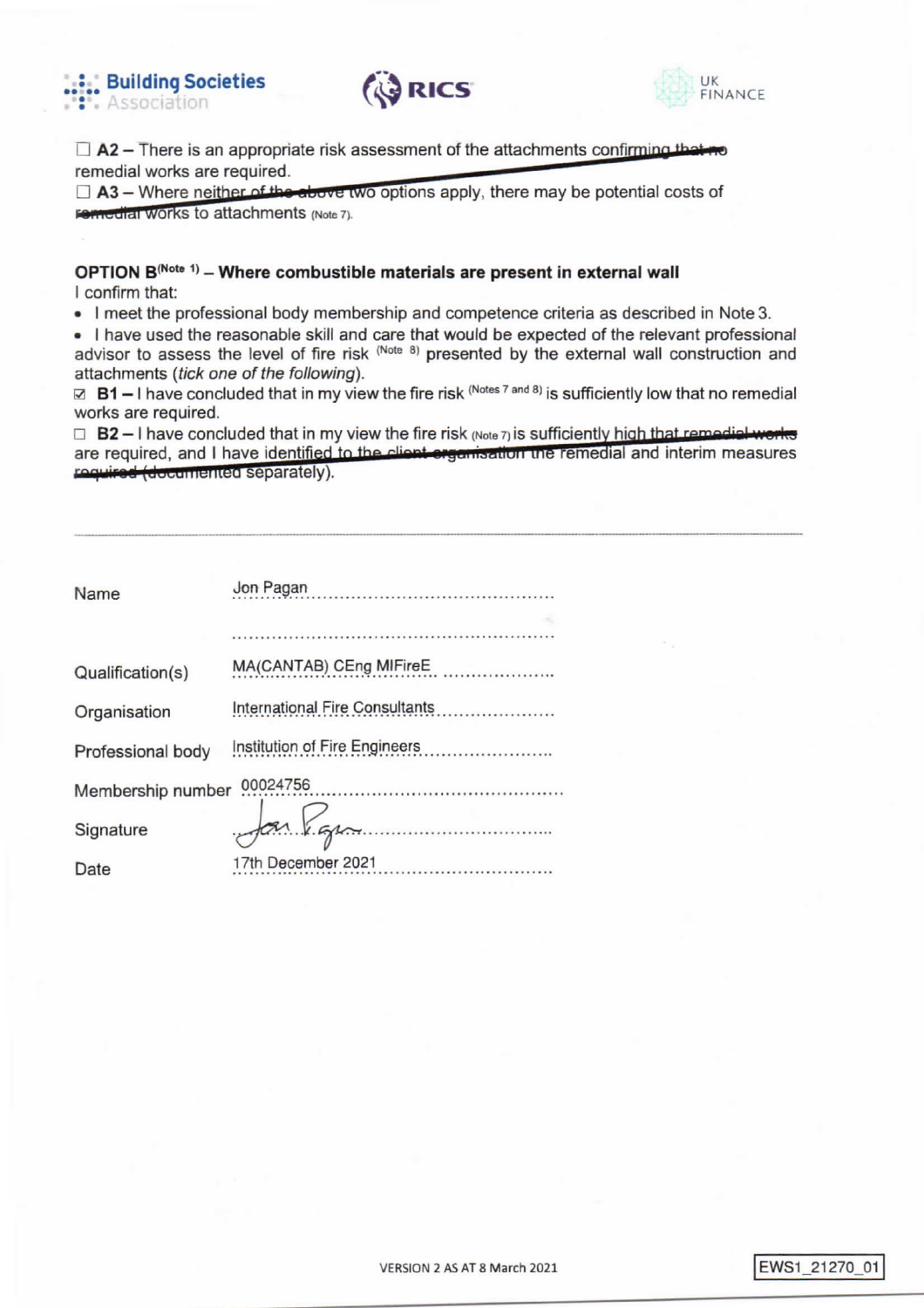





### **NOTES**

**Note 1 –** This form includes two options. Option A is for buildings where the materials used in the external wall would be unlikely to support combustion. Option B is for buildings where Option A does not apply and a more detailed review (and hence higher level of fire expertise) is required. The signatory should use either the Option A approach or the Option B approach and delete/cross out the unused option. Within each option there are sub-options, the user should tick the box of the relevant sub-option.

**Note 2 –** For Option A, the signatory would need the expertise to identify the relevant materials within the external wall and attachments, and whether fire resisting cavity barriers and fire stopping measures have been installed correctly. However, this would not necessarily include the need forexpertise in fire engineering. The signatory should be a fully qualified member of a relevant professional body within the construction industry.

**Note 3 –** For Option B, the signatory would need a higher level of expertise in the assessment of the fire risk presented by external wall materials. For Institution of Fire Engineers (IFE) members, this should be a Chartered or Incorporated Engineer with full membership of the Institution. For non-IFE members, the signatory should be a fully qualified member of a relevant professional body that deals with fire safety in the built environment, with either actual or equivalence to the Chartered or Incorporated Engineer status.

**Note 4 –** The investigation must include evidence of the fire performance of the actual materials installed. For both Options A and B, this would often include either a physical inspection by the signatory to this EWS1 Form, or inspection of photographic or similar information gathered by a 3<sup>rd</sup> party (subject to the signatory having sufficient confidence in that 3<sup>rd</sup> party). It would also include the standards of construction of key fire safety installations, such as cavity barriers. Given the nature of external walls, this would typically involve investigations in a limited number of locations (actual number to be determined by the signatory). Review of design drawings may assist, but on their own would not be sufficient. If the wall construction includes multiple wall types, the investigation should include each type.

**Note 5 –** The term 'limited combustibility' is as defined in BS 9991:2015.

**Note 6 –** Cavity barrier fire performance and locations to be based on relevant fire safety design guidance documentation, such as BS 9991, or relevant statutory guidance.

**Note 7 –** In this situation the signatory should notify the client organisation that the fire risk assessment of the building will need to be reviewed to consider the findings of the external wall survey.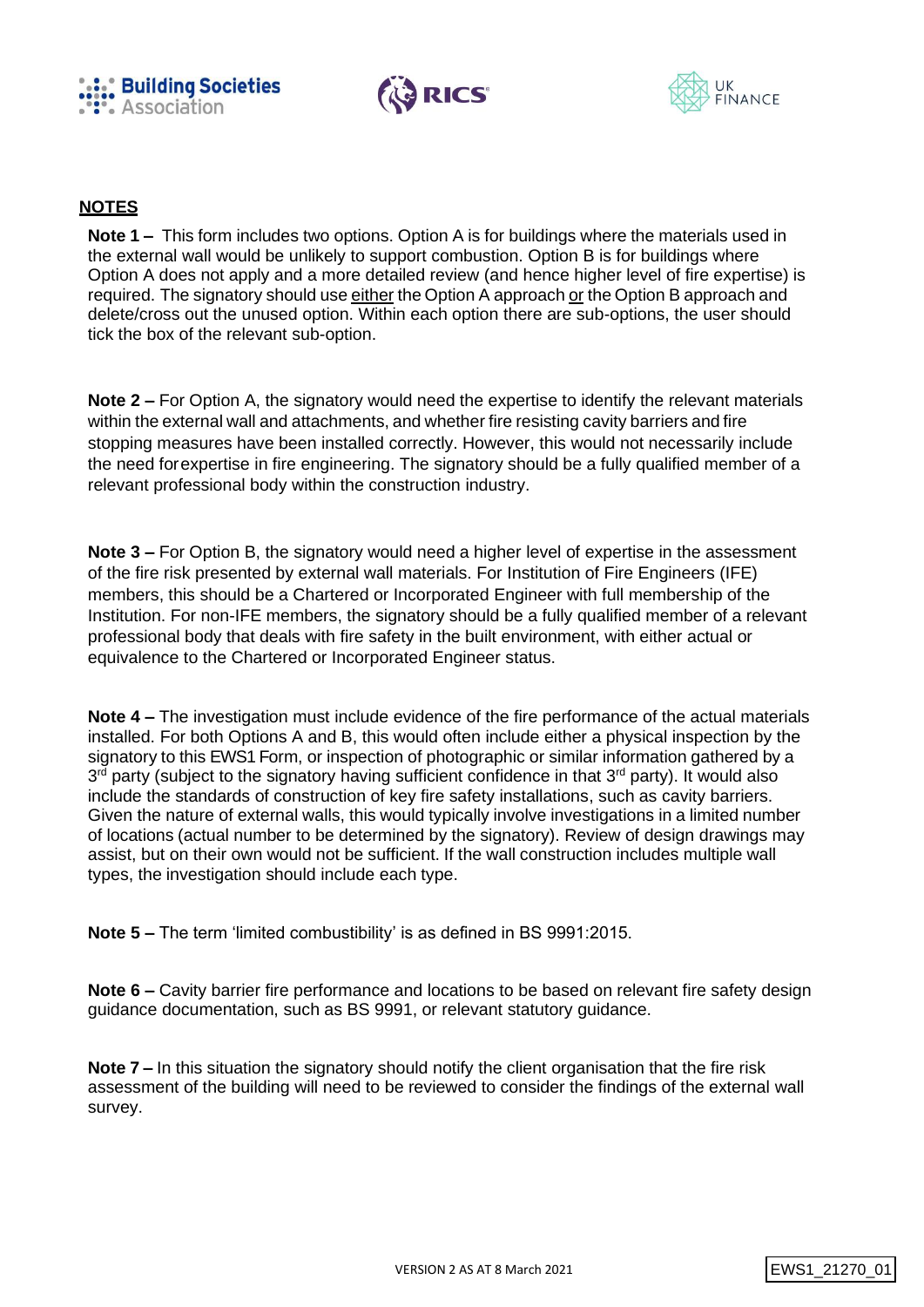





**Note 8 –** The assessment of fire risk as described above includes that insofar as is necessary to ensure a reasonable standard of health and safety of those in and around the building, all external wall constructions, and any external attachments (e.g. balconies) of the building:

- Resist spread of fire and smoke, so far as is reasonably necessary to inhibit the spread of fire within the building; and
- Are constructed so that the unseen spread of fire and smoke within concealed spaces is inhibited; and
- Adequately resist the spread of fire over the walls, having regard to the height, use and position of the building.

The assessment takes account of regulations and published design guidance as were current at the time of construction, as well as those which are current at the time of this assessment. It cannot be guaranteed that it would address guidance and regulations which may be introduced in the future.

**Note 9 –** The signatory may wish to provide their client organisation with a separate report on their investigation to support their statements in this EWS1 Form. That separate report would not normally need to be supplied to the valuer along with this EWS1 Form (unless there are specific issues which may require it).

**Note 10 –** This EWS1 Form will need to be reassessed if any significant changes occur to the external wall or attachments of the building, and is valid for up to 5 years from the date at which it is signed.